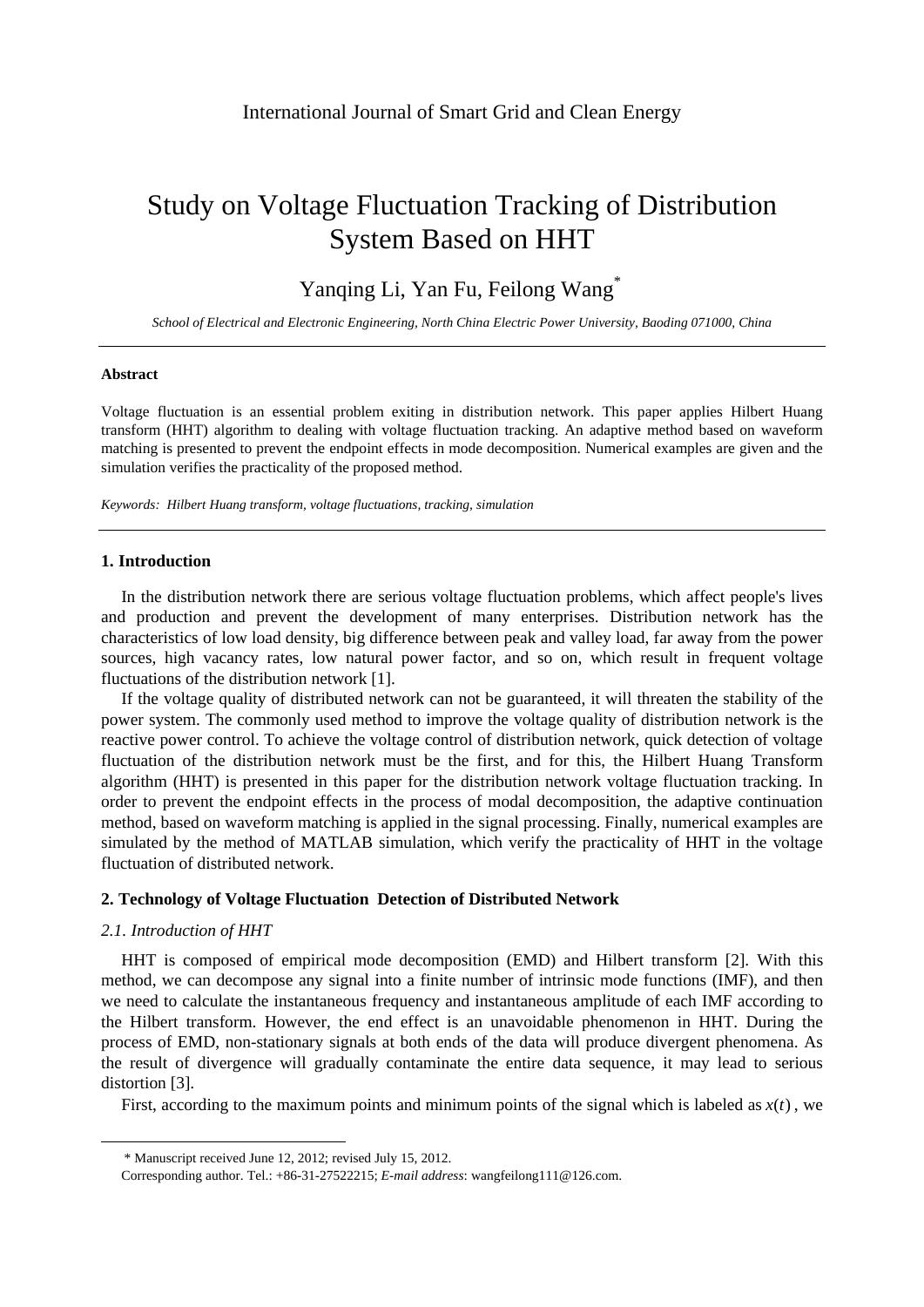obtain the average of the last envelop and the next envelop according to (1)

$$
\mu_1 = \frac{1}{2} [x_1(t) + x_2(t)] \tag{1}
$$

where  $x_1(t)$  and  $x_2(t)$  respectively represents the last envelop and the next envelop, and  $\mu_1$  represents the average of  $x_1(t)$  and  $x_2(t)$ . Then we calculate the difference between  $x(t)$  and  $\mu_1$  according to (2). the difference between  $x(t)$  and  $\mu_i$  is labeled as  $\theta_i$ .

$$
\theta_1 = x(t) - \mu_1 \tag{2}
$$

If  $\theta_1$  satisfies the conditions of IMF it becomes the first IMF component, otherwise we treat  $\theta_1$  as the original signal and repeat the above process for k times until  $\theta_{1k}$  satisfies the conditions of IMF. After this we can obtain the first IMF component, which is clearly indicated by  $\theta_{1k} = \theta_{1(k-1)} - \mu_{1k}$ . We can use  $S_p$ , whose expression is as (3), to judge whether each filtered result is IMF component.

$$
S_D = \sum_{t=0}^{n} \left| \frac{\left| \theta_{1(k-1)}(t) - \theta_{1k}(t) \right|^2}{\theta_{1(k-1)}^2(t)} \right|
$$
 (3)

In (3), we need to get the value of  $S_p$  according to the actual requirements. When  $\theta_{1k}$  meets the requirements of  $S_p$ , we take  $\alpha_1$  as the first IMF component, that is to say  $\alpha_1 = \theta_{1k}$ . So we separate  $\alpha_1$  from the original signal  $x(t)$ , and the remaining component can be expressed by (4).

$$
r_1 = x(t) - \alpha_1 \tag{4}
$$

Then we take  $r_1$  as the newly obtained original signal  $x(t)$  and repeat the above processes, so we can naturally obtain other components just like  $\alpha_2, \alpha_3, \alpha_4, \cdots$ . The decomposition process will continue until  $r_n$  runs into monotonic trend or  $|r_n|$  is very small. So the result of EMD can be described by (5).

$$
x(t) = \sum_{i=1}^{n} \alpha_i(t) + r_n \tag{5}
$$

Hilbert transform on the IMF component is labelled  $\alpha_i(t)$  which is done through (6).

$$
H_i(t) = \frac{1}{\pi} \int_{-\infty}^{+\infty} \frac{\alpha_i(\tau)}{t - \tau} d\tau
$$
\n<sup>(6)</sup>

The inverse transform is as (7).

$$
\alpha_i(t) = \frac{1}{\pi} \int_{-\infty}^{+\infty} \frac{H_i(\tau)}{t - \tau} d\tau
$$
\n(7)

The obtained analytic signal  $A(t)$  can be described by (8).

$$
A_i(t) = \alpha_i(t) + jH_i(t) = a_i(t)e^{j\phi_i(t)}
$$
\n(8)

Among (8), instantaneous amplitude is described as  $a_i(t) = \sqrt{\alpha_i^2(t) + H_i^2(t)}$  and its phase is  $\phi_i(t) = \arctan(H_i(t)/\alpha_i(t))$ . The instantaneous frequency can be expressed by (9).

$$
f_i(t) = \frac{1}{2\pi} \frac{d\phi_i(t)}{dt} \tag{9}
$$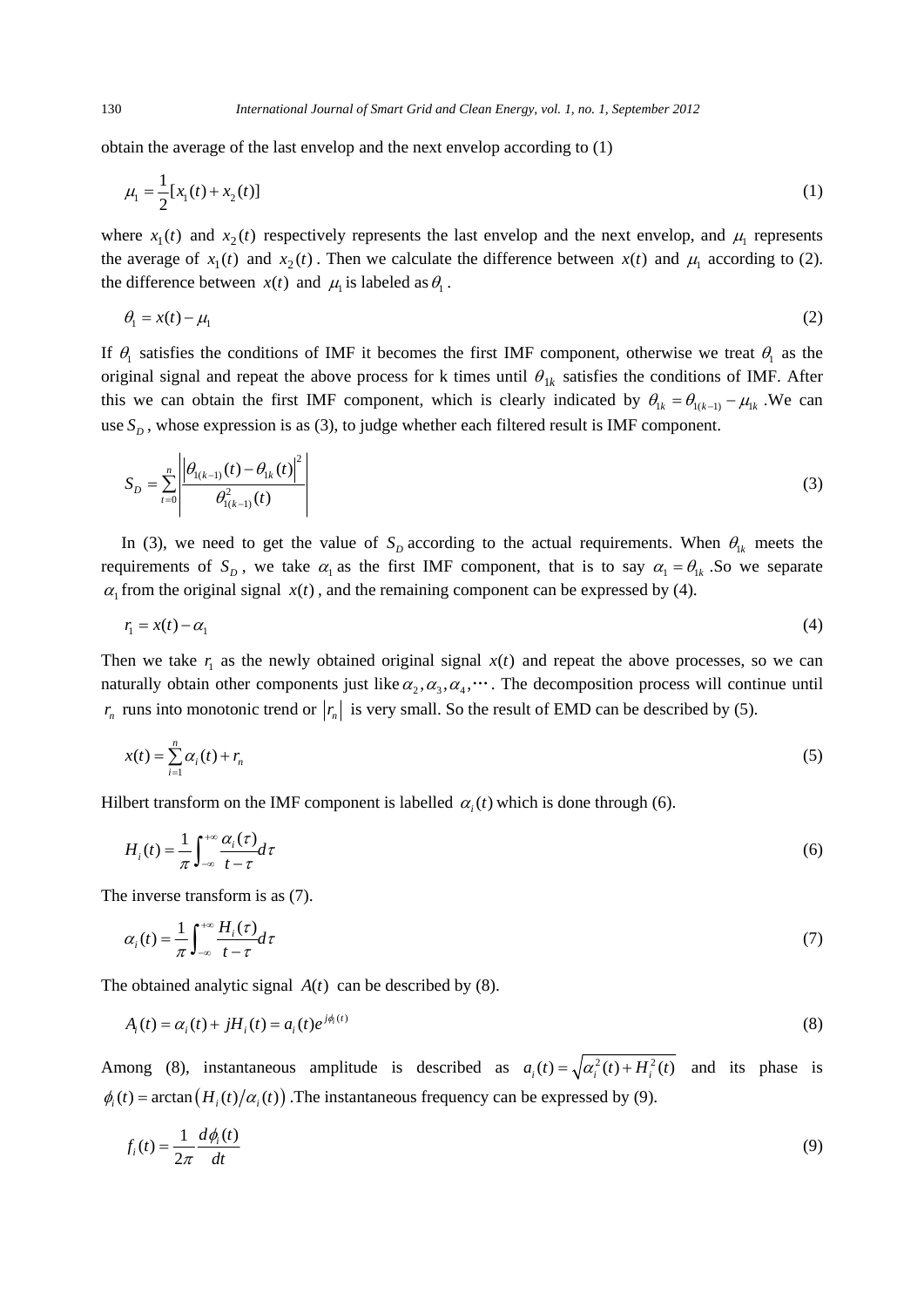# *2.2. End effect*

The principle of EMD shows the process of each IMF striking we need to calculate the local average value of the last envelope and the next envelope. Local maximum and minimum of each envelope is given by the cubic spline interpolation algorithm [4]. Because the two endpoints of signal are not necessarily maximum points or minimum points, they are unable to provide the conditions required for spline interpolation. This will lead to divergence phenomenon, making the decomposition results in serious distortion [4].

#### *2.3. Adaptive wave matching technology for signal*

In the suppression of the end effect, the commonly used methods include mirror extension method, neural network extension method, continuation method based on polynomial fitting and so on. All these methods can suppress the end effect, but there still exist some problems [5].

For effective monitoring of the distribution network voltage fluctuations, adaptive waveform matching method is applied to solve the end effect. The main idea of the waveform matching method is that according to the law of nature all signals always change according to certain rules, so it is assumed that the development trend of waveform at the boundary will be reflected by that of the internal signal. Particularly for signals with strong regularity, this feature will become more apparent. In order to test the truth extent of the extended waveform, the concept of waveform matching degree is introduced in this paper. Assuming that  $f_1(t)$  and  $f_2(t)$  are two sets of data sequences, and the length of the sets is *N*.  $S_1$  (*t*,  $f_1(t)$ ) and  $S_2$  (*t*,  $f_2(t)$ ) are respectively two points on  $f_1(t)$  and  $f_2(t)$ , so the waveform matching degree of  $f_1(t)$  and  $f_2(t)$  opposed to  $S_1(t, f_1(t))$  and  $S_2(t, f_2(t))$  can be obtained by the following steps.

- Pan  $f_1(t)$  in order to achieve the coincidence of  $S_1$  and  $S_2$ , so  $f_1(t)$  is replaced by the newly obtained  $f_1^{\prime}(t)$ .
- The waveform matching degree of  $f_1(t)$  and  $f_2(t)$  opposed to  $S_1(t, f_1(t))$  and  $S_2(t, f_2(t))$  can be described by (10).

$$
md(f_1(t), f_2(t), S) = \sum_{j=1}^{N} (f_2(j) - f_1(j))^2
$$
\n(10)

The detailed steps of waveform matching method are as follows.

- Obtain all the extreme points  $M_i$  of the original signal  $f_i(t)$  and classify all the maximum points into a collection named { $M_{i, \text{max}}$ } and the minimum points { $M_{i, \text{min}}$  }.
- Assuming that  $M_0$  is the first maximum point and  $M_1$  is the first minimum point, and the waveform from the starting point to  $M_1$  is labelled as  $sd_0$ , whose length is  $l$ .
- FirsObtain the waveform matching degree  $md_i$  of all the  $M_{i, max}$  from the maximum points collection opposed to  $sd_0$ .
- Choose the band  $sd_i$ , whose waveform matching degree  $md_i$  is the least, and if  $md_i < \alpha \cdot l$  ( $\alpha$  is a constant, whose value is determined according to the requirements of the matching accuracy), *md<sub>i</sub>* is taken as the extended waveform on the left side, otherwise goes to step (5).
- Take the mean of the two adjacent maximum points of the original signal as the extended maximum point, and the mean of the two minimum points as the extended minimum point.

## **3. Simulation and Analysis**

Assuming that the voltage of a distribution network fluctuates under disturbance, the mathematical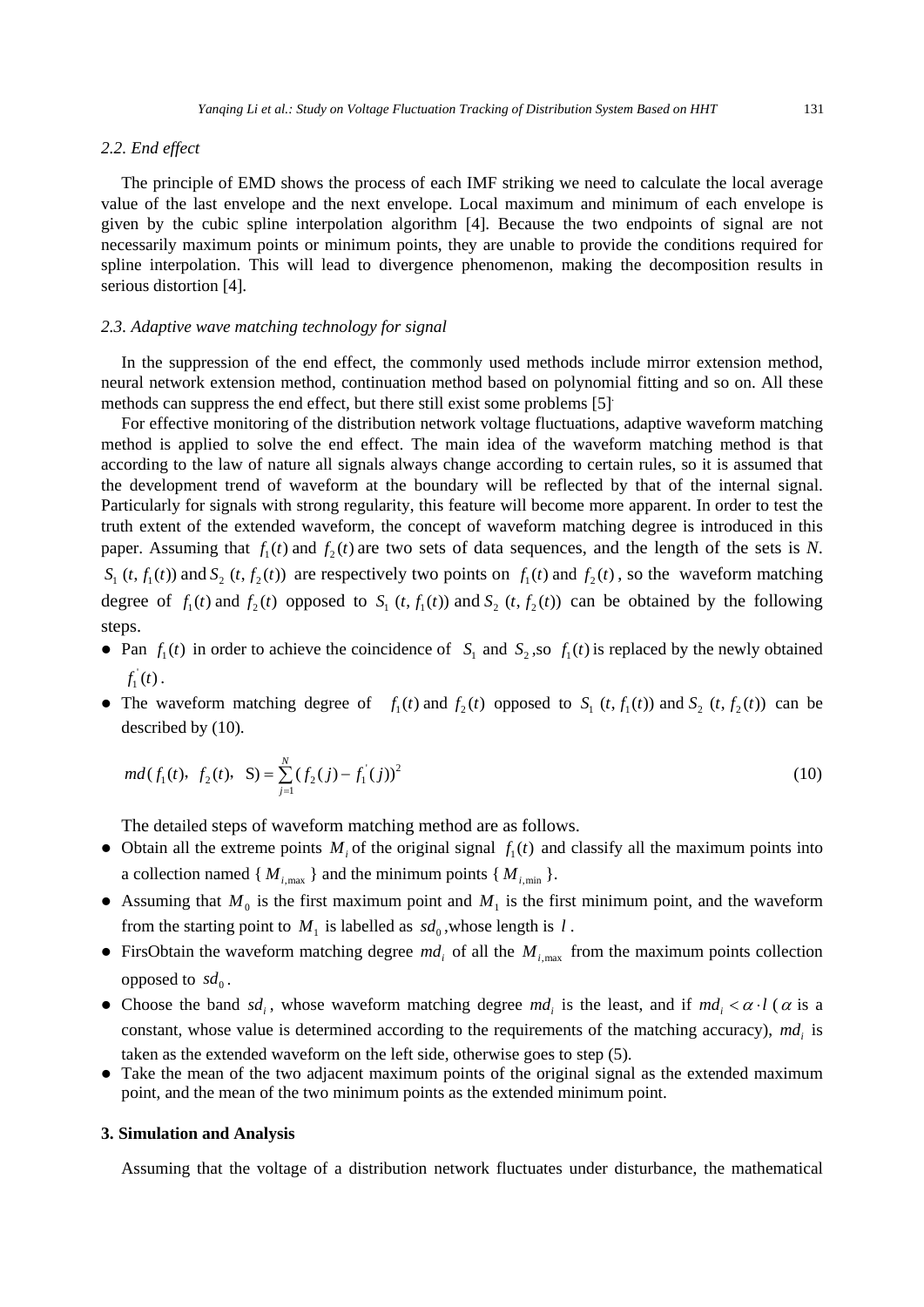expression is given in (11) and the waveform is shown in Fig. 1.

$$
u(t) = \begin{cases} \cos(100\pi t), & else \\ 0.7\cos(100\pi t), & 0.1 < t < 0.2 \end{cases}
$$
 (11)



Fig. 1. Voltage waveform 1



Fig.2. Results of EMD decomposition.



Fig.3. Amplitude-time, frequency-time response curve

The EMD decomposition results and the amplitude-time, frequency-time response curve of IMF1 simulated by Matlab are showed in Fig. 2 and Fig. 3.

In this example, the voltage of distribution network decreases to 0.7 times of the rated value under disturbance during the period of 0.1-0.2 second. From the amplitude-time response curve of IMF1 we can easily find the voltage during the period of 0.1-0.2 second is about 0.7 times that of the rated value and from the frequency-time response curve we can see that at the moment of 0.1 second and 0.2 second the frequency has a serious deviation from its rated value(50Hz). The highest frequency is up to 72.3 Hz while the lowest is only 21.4 Hz. The entire phenomena prove that the voltage does fluctuate at the moment of 0.1 second and 0.2second.

Assuming that the voltage of distribution network is disturbed by instantaneous interference at the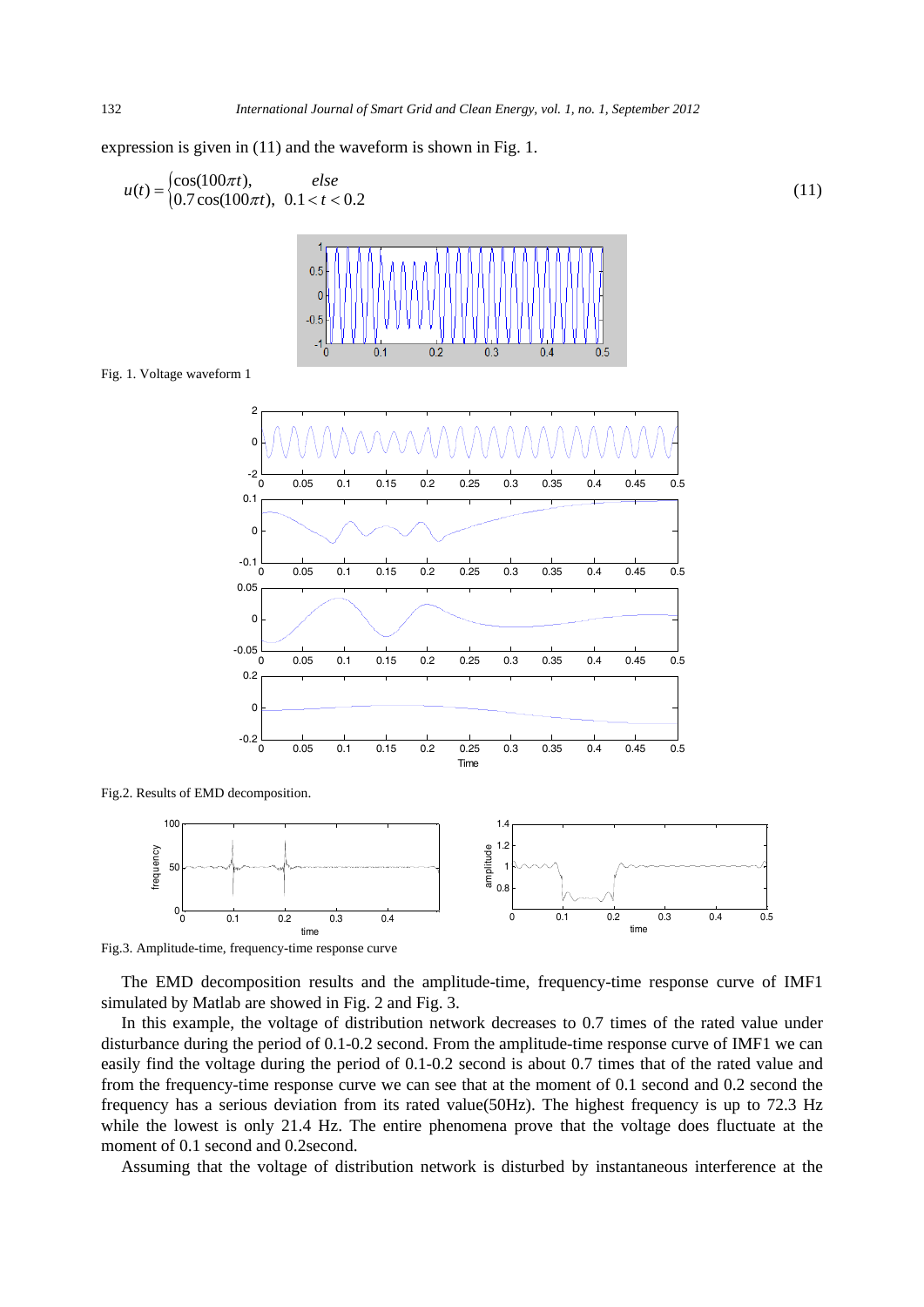moment of 0.2 second, that is to say voltage runs into mutation at the moment of 0.2 second. The waveform of this is shown in Fig. 4.

The EMD decomposition results and the amplitude-time, frequency-time response curve of IMF1 simulated by Matlab are showed in Fig. 5 and Fig. 6.



Fig. 4. Voltage waveform 2



Fig. 5. Results of EMD decomposition.



Fig. 6. Amplitude-time, frequency-time response curve.

In the example, the voltage of distribution network increases to about 1.3 times of the rated value under disturbance at the moment of 0.2 second. From the amplitude-time response curve of IMF1 we can easily find voltage at 0.2 second fluctuates and the instantaneous frequency at the moment of 0.2 second has a serious deviation from its rated value (50 Hz). The highest frequency is up to 93.6 Hz while the lowest is only 7.9 Hz. The entire phenomena prove that voltage does fluctuate at the moment of 0.2 second.

# **4. Conclusion**

HHT is applied to achieve the voltage fluctuation tracking of the distributed network in this paper and in order to solve the end effect during the process of EMD, the waveform matching method is used to extend the waveform. The simulation results show that HHT can effectively track the voltage fluctuations